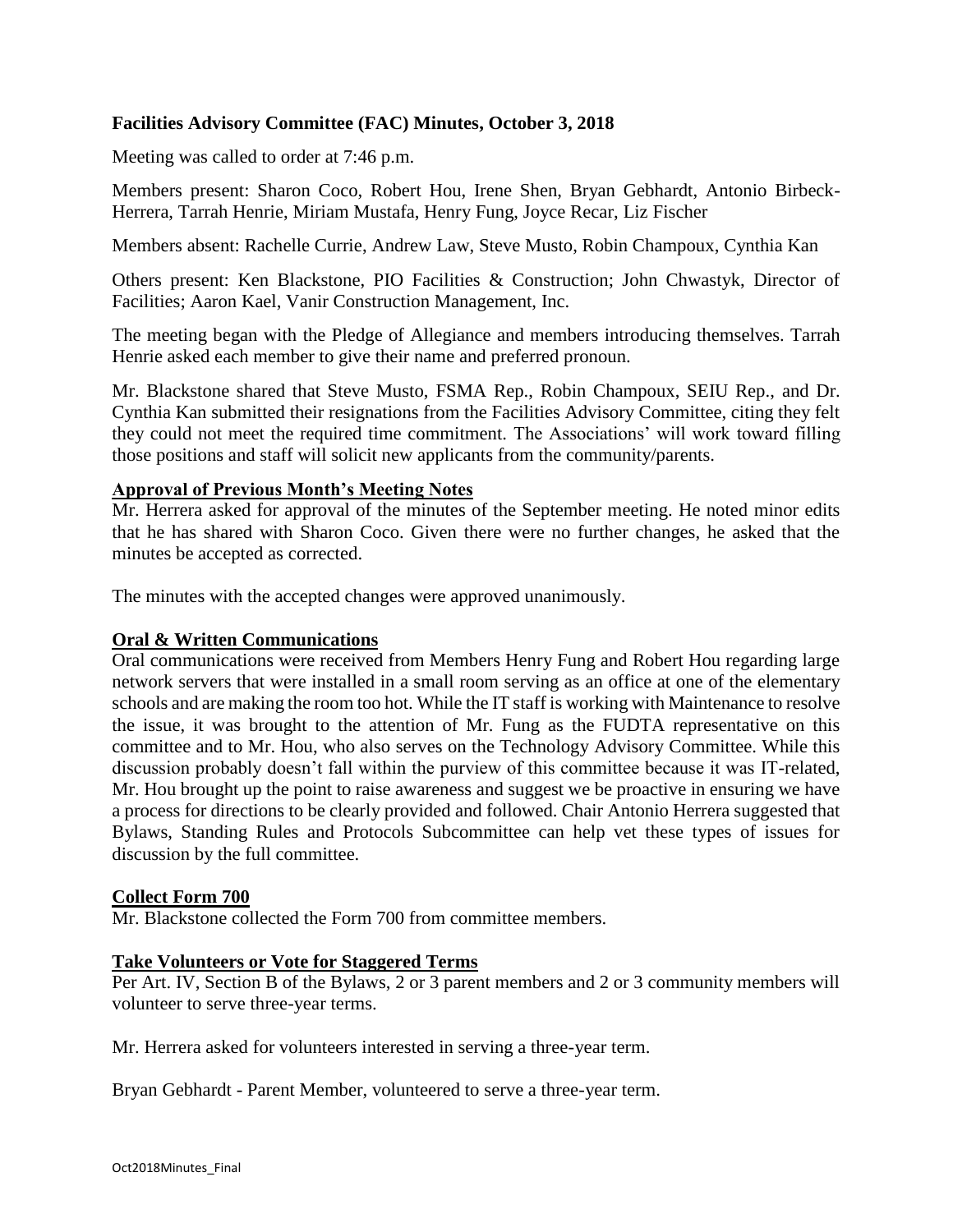Sharon Coco - Community Member, volunteered to serve a three-year term. Tarrah Henrie - Parent Member, volunteered to serve a three-year term.

This item will be revisited again at the November meeting.

### **Adoption of Special Meeting Schedule to allow for Monthly Meetings**

Mr. Herrera suggested a process for agenda items going forward.

Discuss; Motion; a second on the motion; and debate/discussion; then move to the motion at hand. He asked for a volunteer timekeeper to keep the committee on track. Ken Blackstone volunteered to help us adhere to the assigned time for each agenda item.

Bryan Gebhardt shared that the CBOC elected to meet monthly and that the FAC should also meet monthly. This will allow for more timely discussions and decisions.

Antonio Herrera, talked about a quorum being nine, which is a majority of the total members (16). He shared that he has spoken with two Board members and that he will speak with a third member to understand clearly the expectation of the Facilities Advisory Committee.

On a motion by Bryan Gebhardt, seconded by Tarrah Henrie, the committee voted unanimously to hold monthly meetings, on the first Wednesday of each month at 7:30 p.m.

Ken Blackstone reviewed the bylaws regarding member absences from meetings.

Discussion was held on whether or not absences will include the July and August meetings. A motion was made and passed unanimously to exclude the meetings of July and August, and that a special meeting could be called, if necessary, during those months.

Sharon Coco will provide a matrix of the remainder of the meetings for 2018/2019.

### **Creation of Long-Range Facility Plan Subcommittee (5 members)**

Mr. Herrera said this subcommittee will help to empower the committee to do its work and provide recommendations or proposals to the committee while meeting in smaller, working groups that do not violate the Brown Act. The Chair informed the committee that the Board planned to discuss whether to update the Long-Range Facilities Plan at its next meeting and we need to be attentive to that discussion because it may provide some direction as to what the Board wants from this committee.

There was discussion of how the Board may choose to engage the community to receive its input and what role the FAC may have in that effort.

John Chwastyk, Director of Facilities shared that once the Board has authorized staff to seek proposals, the vendor selected will assess what has already been done, look at what is currently being done, look at forecasts for enrollment growth and other data and include community input.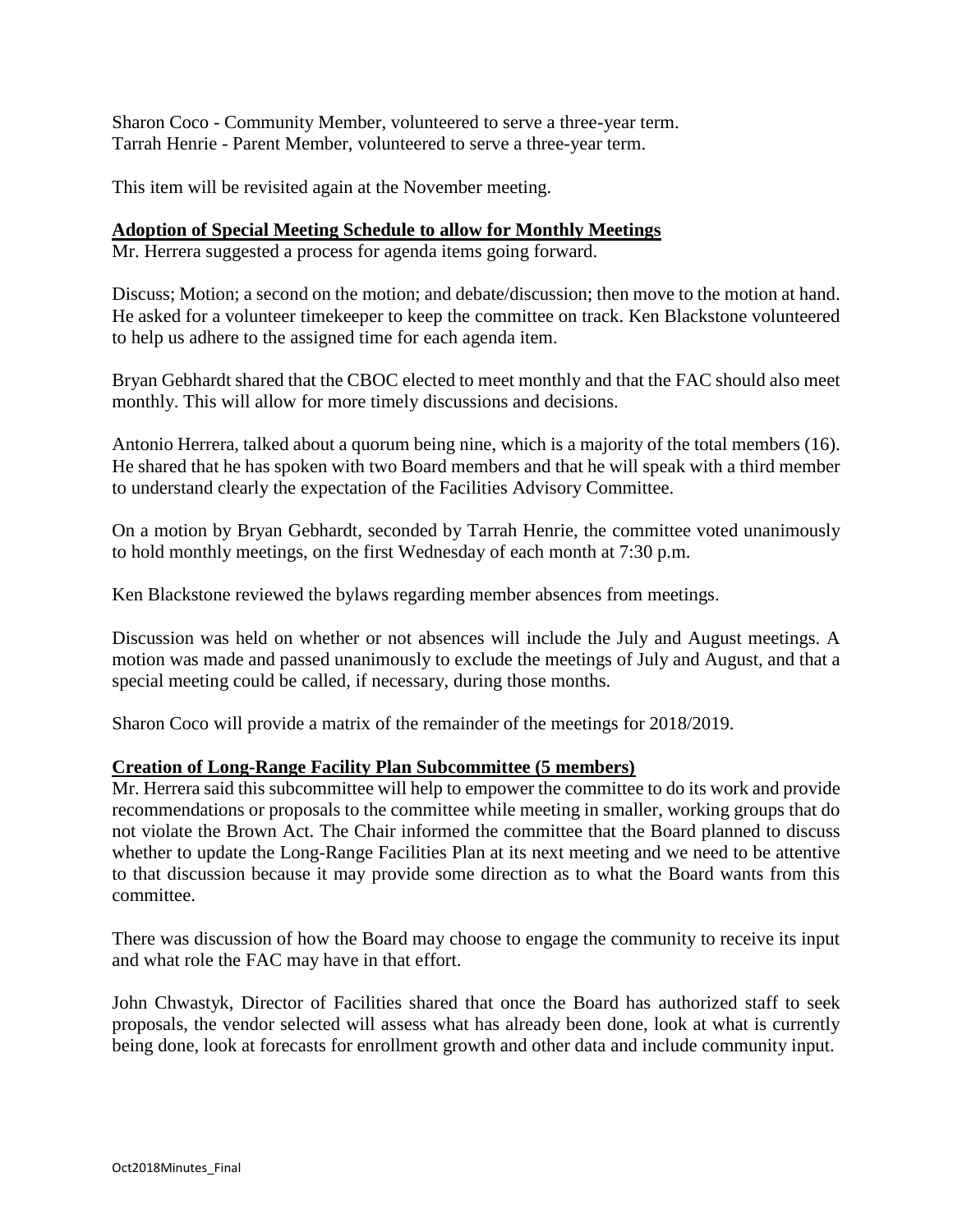The Chair stated that this subcommittee would really need to own this part of the larger committee and provide reports and really be on top of the LRFP revision process. He mentioned the cost of the last LRFP was \$250,000 and the estimated cost for an updated plan was only \$300,000, which was very reasonable.

Bryan Gebhardt suggested the subcommittee would be very helpful in providing information such as a proposed calendar and scope, a proposed FAC role and framework for how the committee can help best and serve a multitude of purposes when it comes to community engagement of a potential bon.

Tarrah Henrie suggested that the subcommittee could attend the Board meetings and communicate that FAC's support.

Liz Fischer made a motion to defer the creation of a subcommittee for the LRFP to the next meeting. The motion was seconded by Joyce Recar. The motion passes with a majority. Two nay votes were cast by members Tara Henrie and Bryan Gebhardt.

# **Creation of Bylaws, Standing Rules and Protocols Subcommittee (3 members)**

Antonio Herrera introduced the item and talked about the goal of the subcommittee.

- How do we prioritize questions to staff?
- What should we do regarding oral and written communications?

A meeting is a majority of members present. Robert Hou stated that quorum will be a huge issue.

- If a minority of this body disagrees, it can be included in a minority report to the Board of Education.
- Decisions should be consensus driven. We should try and iron out disagreements. Chair Herrera gave examples of subcommittees requiring 80% and two-thirds majority to pass a motion and encouraged the subcommittee to look at more than a simple majority.
- Joyce Recar how does the group envisions the work of this subcommittee? Chair Herrera suggested that every member would be active, but that the details of how often they meet, when and where, etc., would need to be worked out by the subcommittee itself.
- Robert Hou shared that the bylaws aren't complicated, but also not trivial.
- Bryan Gebhardt stated a wish that the subcommittee submit changes to the Board by the next meeting.
- Liz Fischer reminded the group to be sensitive to staff's time.

On a motion by Tarrah Henrie, unanimously approved, a subcommittee to be formed to address FAC Bylaws, Standing Rules and Protocols Subcommittee.

On a motion by Liz Fischer, the FAC unanimously approved the following members to serve on the subcommittee for bylaws, standing rules and protocols: Joyce Recar, Robert Hou and Sharon Coco.

Bryan Gebhardt said he had something for the committee that he will share.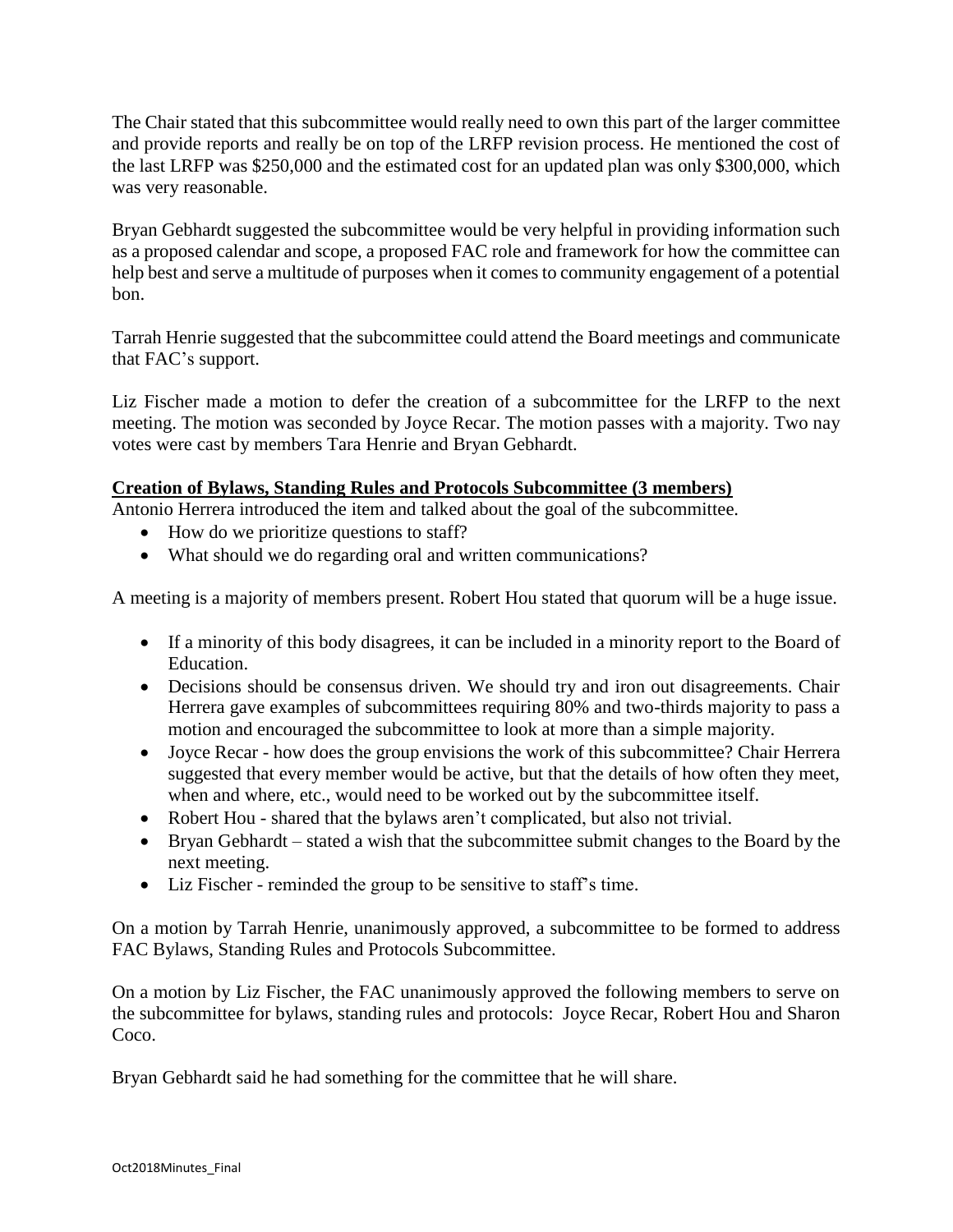Antonio Herrera shared that he would be an ex-officio member but was happy to be a resource to the subcommittee.

# **Middle School Presentation for Thornton and Centerville**

Aaron Kael provided information on the presentation made to the Board of the options for both Thornton and Centerville Middle Schools. He stressed that staff really wants to focus on parity.

The presentation on Thornton Middle School included information on:

- Process
- $\bullet$  Goals
- Options

The Board chose to pursue Option 2B for Thornton after receiving community input.

Centerville is still in draft form and will go to the Board on October 24, 2018. The concept is very similar to Thornton. The Chair reminded the group that FAC members need to be discreet when we receive information.

Bryan Gebhardt remarked that these are very important decisions and that he has suggestions and many questions. He noted the Committee should give feedback to the Board.

At 9:07 pm, the Chair asked FAC if they wanted to continue the meeting. On a motion by Tarrah Henrie, a second by Bryan Gebhardt, the motion passed unanimously to extend the meeting until 9:20 p.m.

Feedback on Thornton by member Bryan Gebhardt:

- Where is the money for all these projects?
- Are we overbuilding?
- Are there going to be too many permanent classrooms?
- There needs to be equity among Middle Schools.
- Are we missing a huge opportunity with the horse property?
- We need to look at the demographics.
- Q: Is phasing in an option? A: Yes, we plan on doing that anyway.
- We need a centrally located Middle School on the horse property.
- Make Thornton Jr. High a  $6<sup>th</sup>$  grade school and the horse property for grades 7 & 8.
- Maybe we can be more innovative.
- Q: Is it okay for the committee to do outreach at sites? A: It is advisable to work through the principal first.

Tarrah Henrie made a motion, seconded by Bryan Gebhardt, to place this as an agenda item at the next meeting. The motion passed with all members but one voting in favor and one nay. Thornton, Centerville and the horse property will be on the November agenda.

Bryan Gebhardt made a motion for the Chair to send an email to the Board members and let them know we will be discussion the potential of having advice on the Thornton, Centerville and Horse Property projects. The motion passed with a majority and two nay votes.